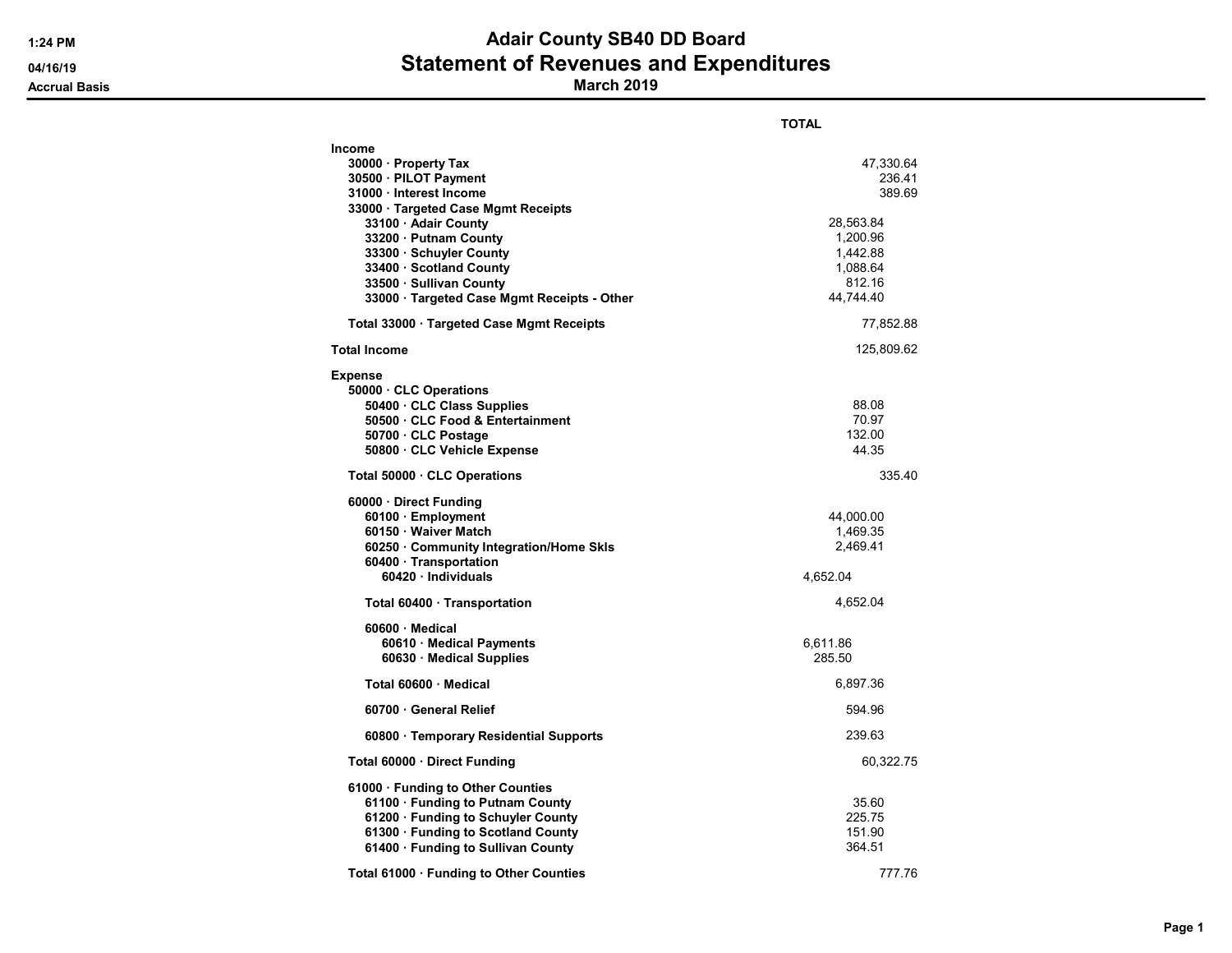## 1:24 PM **Adair County SB40 DD Board** 04/16/19 **Statement of Revenues and Expenditures**

Accrual Basis March 2019

|                                                                                                                                                                                                                                                                                                                    | <b>TOTAL</b>                                                                |
|--------------------------------------------------------------------------------------------------------------------------------------------------------------------------------------------------------------------------------------------------------------------------------------------------------------------|-----------------------------------------------------------------------------|
| 80000 · Programming - Indirect<br>84000 Dues and Memberships<br>85000 · Employee Travel<br>70400 · TCM Admin Mileage<br>71150 · TCM Adair Mileage<br>72150 · TCM Putnam Mileage<br>73150 · TCM Schuyler Mileage<br>74150 · TCM Scotland Mileage<br>75150 · TCM Sullivan Mileage<br>85000 · Employee Travel - Other | 157.50<br>310.88<br>731.16<br>194.88<br>226.20<br>87.58<br>110.90<br>146.38 |
| Total 85000 · Employee Travel                                                                                                                                                                                                                                                                                      | 1,807.98                                                                    |
| 87000 Office Expenses<br>87100 Office Supplies<br>87110 Office Supplies-Country Club<br>87120 Office Supplies-McPherson                                                                                                                                                                                            | 87.23<br>822.51                                                             |
| Total 87100 · Office Supplies                                                                                                                                                                                                                                                                                      | 909.74                                                                      |
| 87200 · Postage<br>87210 · Postage-General<br>87220 · Postage-TCM                                                                                                                                                                                                                                                  | 127.15<br>64.85                                                             |
| Total 87200 · Postage                                                                                                                                                                                                                                                                                              | 192.00                                                                      |
| 87300 · Advertising/Marketing<br>87320 · Advertising-McPherson<br>87300 · Advertising/Marketing - Other                                                                                                                                                                                                            | 111.14<br>654.39                                                            |
| Total 87300 · Advertising/Marketing                                                                                                                                                                                                                                                                                | 765.53                                                                      |
| 87450 · Employee Retention/Appreciation<br>87700 · Building Maintenance<br>87710 · Janitorial                                                                                                                                                                                                                      | 105.00                                                                      |
| 87711 · Janitorial-Country Club<br>87712 Janitorial-McPherson                                                                                                                                                                                                                                                      | 192.50<br>325.31                                                            |
| Total 87710 · Janitorial                                                                                                                                                                                                                                                                                           | 517.81                                                                      |
| 87730 · Snow Removal<br>87731 · Snow Removal-Country Club<br>87732 · Snow Removal-McPherson                                                                                                                                                                                                                        | 120.00<br>200.00                                                            |
| Total 87730 · Snow Removal                                                                                                                                                                                                                                                                                         | 320.00                                                                      |
| Total 87700 · Building Maintenance                                                                                                                                                                                                                                                                                 | 837.81                                                                      |
| 87800 · Software & Technology<br>87820 · Soft & Tech-McPherson<br>87800 · Software & Technology - Other                                                                                                                                                                                                            | 546.54<br>2,900.00                                                          |
| Total 87800 · Software & Technology                                                                                                                                                                                                                                                                                | 3,446.54                                                                    |
| Total 87000 Office Expenses                                                                                                                                                                                                                                                                                        | 6,256.62                                                                    |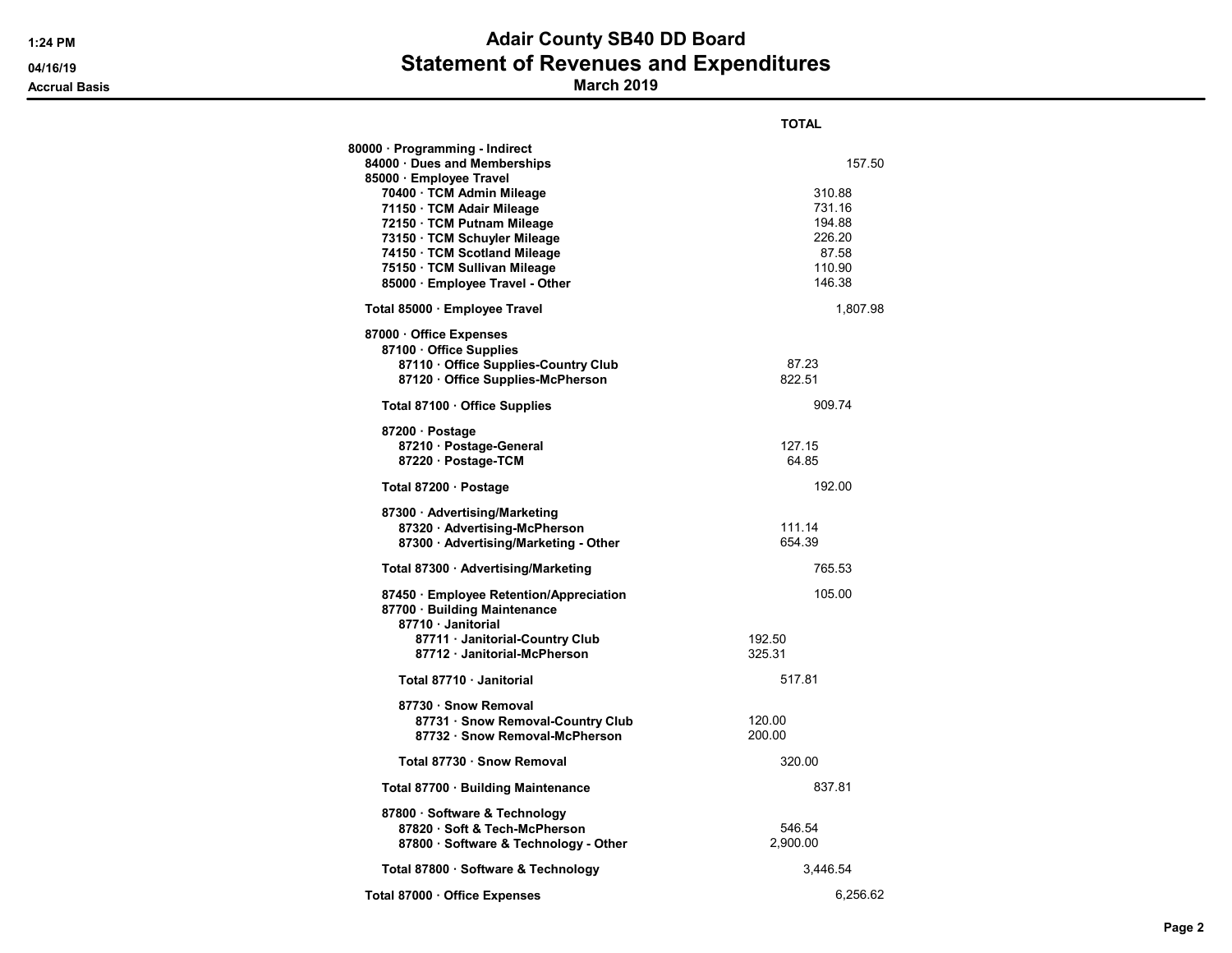# 1:24 PM **Adair County SB40 DD Board** 04/16/19 **Statement of Revenues and Expenditures**

Accrual Basis March 2019

|                                     | TOTAL     |
|-------------------------------------|-----------|
| 87500 · Personnel                   |           |
| 51000 CLC Personnel                 |           |
| 51100 · CLC Center Salary Expense   | 5,221.31  |
| Total 51000 · CLC Personnel         | 5,221.31  |
| 66000 · Payroll Expenses            |           |
| 66500 · Salary Sick                 | 1,951.62  |
| 66700 · Salary Vacation             | 2,964.34  |
| 66000 · Payroll Expenses - Other    | 5,896.82  |
|                                     |           |
| Total 66000 · Payroll Expenses      | 10,812.78 |
| 70300 · TCM Admin Salary            | 9,174.39  |
| 71110 · TCM Adair Salary Expense    | 26,635.21 |
| 71115 · TCM Adair Overtime          | 344.64    |
| 72110 · TCM Putnam Salary Expense   | 1,523.08  |
| 73110 · TCM Schuyler Salary Expense | 2,920.52  |
| 74110 · TCM Scotland Salary Expense | 1,273.28  |
|                                     |           |
| 75110 · TCM Sullivan Salary Expense | 2,516.42  |
| 87510 · Salary Expense              | 11,881.17 |
| 87540 · Employee Benefits           | 14,336.82 |
| Total 87500 · Personnel             | 86,639.62 |
| 88000 · Professional Services       |           |
| 88100 Audit                         | 3,850.00  |
| Total 88000 · Professional Services | 3,850.00  |
| 88500 Training                      |           |
| 76000 · TCM Training                | 421.14    |
| 88500 · Training - Other            | 4,553.00  |
| Total 88500 Training                | 4,974.14  |
| 89000 Utilities                     |           |
| 89100 · Electricity                 |           |
| 89110 · Electricity-Country Club    | 173.59    |
| Total 89100 · Electricity           | 173.59    |
| $89200 \cdot Gas$                   |           |
|                                     |           |
| 89210 · Gas-Country Club            | 108.77    |
| 89220 Gas-McPherson                 | 153.84    |
| Total $89200 \cdot Gas$             | 262.61    |
| 89300 Trash                         |           |
| 89310 · Trash-Country Club          | 55.14     |
| 89320 · Trash-McPherson             | 94.69     |
| Total 89300 · Trash                 | 149.83    |